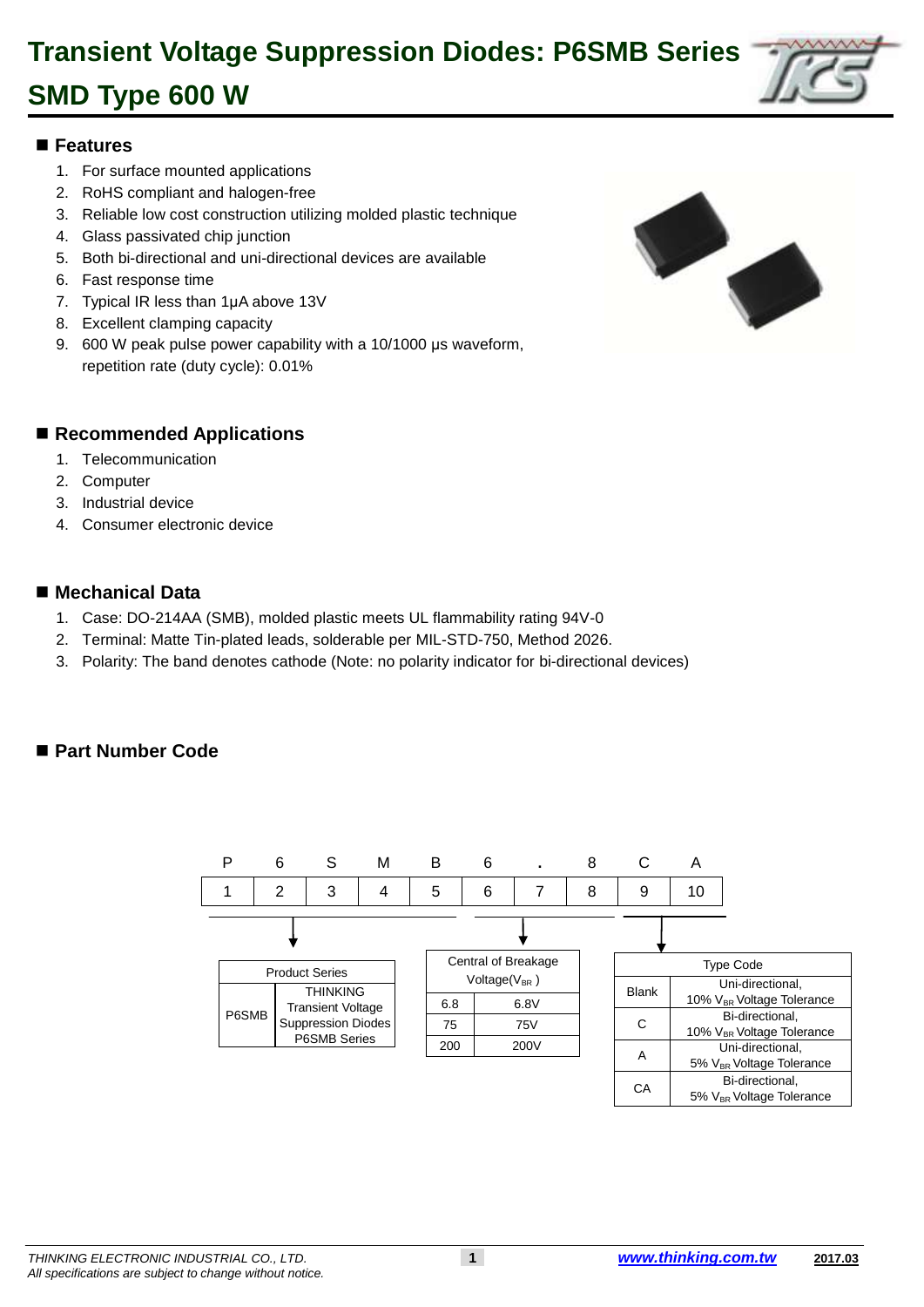c

 $\overline{\mathbf{H}}$ 

### 44 **Structures and Dimensions**

D

### **SMB/DO-214AA**



**Cathode Band** 

B

|             |       | <b>Millimeters</b> | <b>Inches</b> |       |  |
|-------------|-------|--------------------|---------------|-------|--|
| <b>Item</b> | Min.  | Max.               | Min.          | Max.  |  |
| A           | 1.91  | 2.20               | 0.075         | 0.086 |  |
| В           | 4.06  | 4.70               | 0.160         | 0.185 |  |
| С           | 3.30  | 3.94               | 0.130         | 0.155 |  |
| D           | 2.13  | 2.70               | 0.083         | 0.096 |  |
| Е           | 0.76  | 1.52               | 0.030         | 0.060 |  |
| F           |       | 0.203              |               | 0.008 |  |
| G           | 5.08  | 5.59               | 0.200         | 0.220 |  |
| н           | 0.152 | 0.305              | 0.006         | 0.012 |  |
|             | 2.26  |                    | 0.089         |       |  |
| J/L         | 2.16  |                    | 0.085         |       |  |
| Κ           |       | 2.74               |               | 0.107 |  |

### **Maximum Rating (T<sub>A</sub>=25<sup>℃</sup>C unless otherwise noted)**

| <b>Parameter</b>                                                                                | <b>Symbol</b>               | Value       | Unit |
|-------------------------------------------------------------------------------------------------|-----------------------------|-------------|------|
| Peak pulse power dissipation at $T_A = 25^\circ \text{C}$ by 10/1000µs waveform (Note1, Fig.1). | $P_{PPM}$                   | 600         | W    |
| Peak pulse current of on 10/1000us waveform. (Note1, Fig.3)                                     | <b>IPPM</b>                 | See Table   |      |
| Peak forward surge current, 8.3ms single half sine wave on rated load (Note 2)                  | <b>IFSM</b>                 | 100         |      |
| Steady state power dissipation at $T_A=50$ °C (Fig.5).                                          | $PM_{(AV)}$                 | 5.0         | W    |
| Operating junction and storage temperature range                                                | $T_{\sf J}$ , $T_{\sf STG}$ | $-55$ ~+150 | ℃    |

69 **Note: 1. Please refer to Fig. 3 for non-repetitive current pulse, and Fig. 2 for derated above T<sup>A</sup> = 25**℃

2. 8.3ms single half sine-wave, or square wave that has a maximum of 4 pulses per minute.

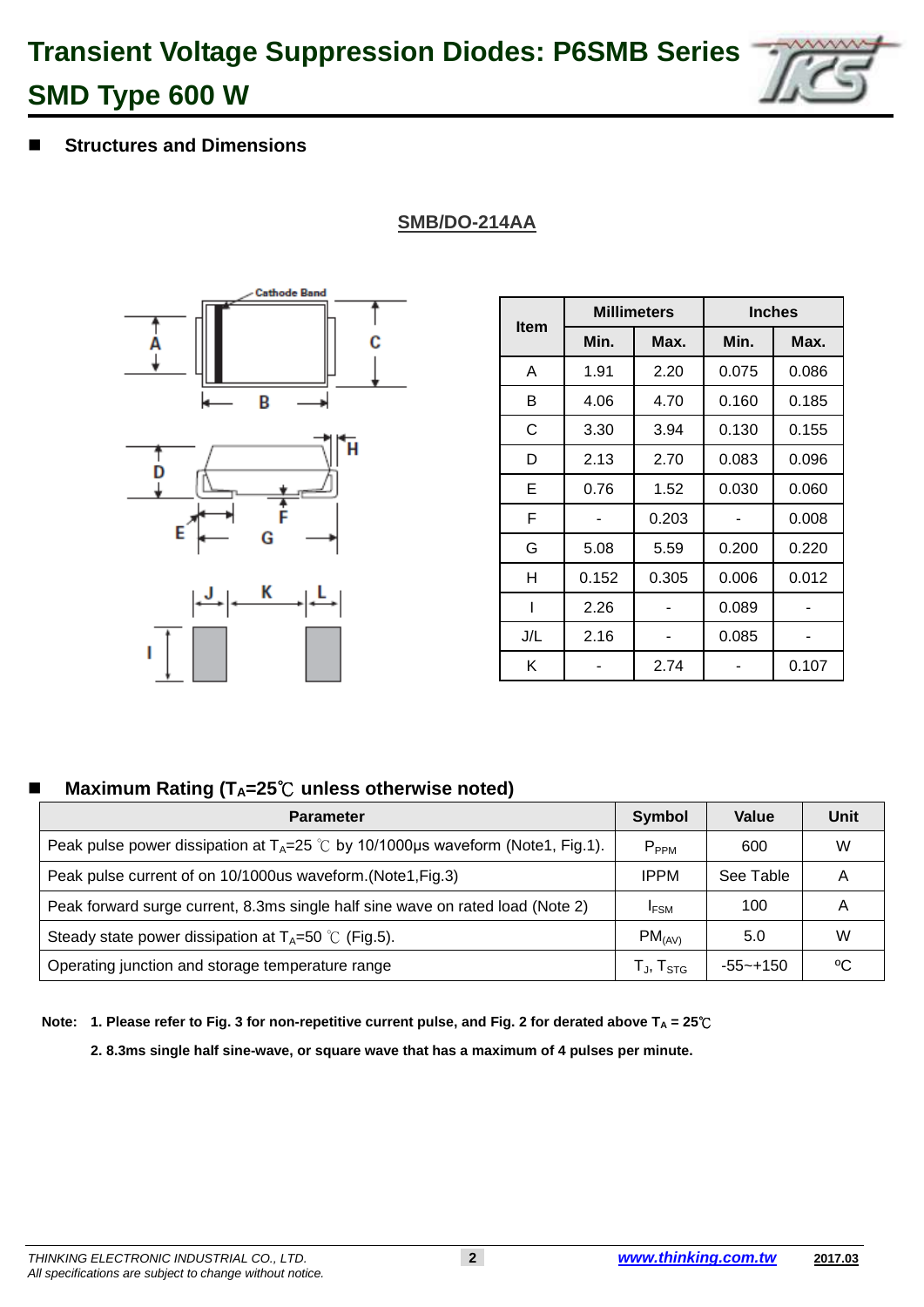

### 77 **Electrical Characteristics (TA=25**℃ **unless otherwise noted)**

| Part No.<br>Part No.<br>(Uni)<br>(Bi) |            | <b>Breakage</b><br><b>Reverse</b><br><b>Stand off</b><br>Voltage<br>$V_{BR}$ @ IT<br>Voltage |            | <b>Maximum</b><br><b>Test</b><br>Clamping<br>Current<br>Voltage<br>$V_C \ @$ $I_{pp}$ |              | <b>Maximum</b><br><b>Peak Pulse</b><br><b>Current</b> | <b>Maximum</b><br><b>Reverse</b><br>Leakage<br>I <sub>R</sub> @V <sub>RWM</sub> | <b>Marking</b><br>Code |                   |                   |
|---------------------------------------|------------|----------------------------------------------------------------------------------------------|------------|---------------------------------------------------------------------------------------|--------------|-------------------------------------------------------|---------------------------------------------------------------------------------|------------------------|-------------------|-------------------|
|                                       |            | V <sub>RWM</sub> (V)                                                                         | Min( $V$ ) | Max(V)                                                                                | $I_T(mA)$    | V <sub>C</sub> (V)                                    | $I_{pp}(A)$                                                                     | $I_R(\mu A)$           | <b>UNI</b>        | BI                |
| P6SMB6.8A                             | P6SMB6.8CA | 5.8                                                                                          | 6.46       | 7.14                                                                                  | 10           | 10.5                                                  | 57.14                                                                           | 1000                   | 6V8A              | 6V8C              |
| P6SMB7.5A                             | P6SMB7.5CA | 6.4                                                                                          | 7.13       | 7.88                                                                                  | 10           | 11.3                                                  | 53.10                                                                           | 500                    | 7V <sub>5</sub> A | <b>7V5C</b>       |
| <b>P6SMB8.2A</b>                      | P6SMB8.2CA | 7.0                                                                                          | 7.79       | 8.61                                                                                  | 10           | 12.1                                                  | 49.59                                                                           | 200                    | 8V2A              | 8V <sub>2</sub> C |
| P6SMB9.1A                             | P6SMB9.1CA | 7.8                                                                                          | 8.65       | 9.56                                                                                  | 1            | 13.4                                                  | 44.78                                                                           | 50                     | 9V1A              | 9V1C              |
| P6SMB10A                              | P6SMB10CA  | 8.6                                                                                          | 9.50       | 10.50                                                                                 | 1            | 14.5                                                  | 41.38                                                                           | 10                     | 10A               | 10C               |
| P6SMB11A                              | P6SMB11CA  | 9.4                                                                                          | 10.45      | 11.55                                                                                 | 1            | 15.6                                                  | 38.46                                                                           | 5                      | <b>11A</b>        | 11C               |
| P6SMB12A                              | P6SMB12CA  | 10.2                                                                                         | 11.40      | 12.60                                                                                 | $\mathbf{1}$ | 16.7                                                  | 35.93                                                                           | 5                      | 12A               | 12C               |
| P6SMB13A                              | P6SMB13CA  | 11.1                                                                                         | 12.35      | 13.65                                                                                 | 1            | 18.2                                                  | 32.97                                                                           | $\mathbf{1}$           | 13A               | 13C               |
| P6SMB15A                              | P6SMB15CA  | 12.8                                                                                         | 14.25      | 15.75                                                                                 | 1            | 21.2                                                  | 28.30                                                                           | 1                      | 15A               | 15C               |
| P6SMB16A                              | P6SMB16CA  | 13.6                                                                                         | 15.20      | 16.80                                                                                 | 1            | 22.5                                                  | 26.67                                                                           | $\mathbf{1}$           | 16A               | 16C               |
| P6SMB18A                              | P6SMB18CA  | 15.3                                                                                         | 17.10      | 18.90                                                                                 | 1            | 25.5                                                  | 23.81                                                                           | $\mathbf{1}$           | <b>18A</b>        | 18 <sub>C</sub>   |
| P6SMB20A                              | P6SMB20CA  | 17.1                                                                                         | 19.00      | 21.00                                                                                 | $\mathbf{1}$ | 27.7                                                  | 21.66                                                                           | $\mathbf{1}$           | 20A               | 20C               |
| P6SMB22A                              | P6SMB22CA  | 18.8                                                                                         | 20.90      | 23.10                                                                                 | 1            | 30.6                                                  | 19.61                                                                           | $\mathbf{1}$           | 22A               | 22C               |
| P6SMB24A                              | P6SMB24CA  | 20.5                                                                                         | 22.80      | 25.20                                                                                 | 1            | 33.2                                                  | 18.07                                                                           | $\mathbf{1}$           | 24A               | 24C               |
| P6SMB27A                              | P6SMB27CA  | 23.1                                                                                         | 25.65      | 28.35                                                                                 | 1            | 37.5                                                  | 16.00                                                                           | $\mathbf{1}$           | 27A               | 27C               |
| P6SMB30A                              | P6SMB30CA  | 25.6                                                                                         | 28.50      | 31.50                                                                                 | 1            | 41.4                                                  | 14.49                                                                           | $\mathbf{1}$           | 30A               | 30C               |
| P6SMB33A                              | P6SMB33CA  | 28.2                                                                                         | 31.35      | 34.65                                                                                 | 1            | 45.7                                                  | 13.13                                                                           | $\mathbf{1}$           | 33A               | 33C               |
| P6SMB36A                              | P6SMB36CA  | 30.8                                                                                         | 34.20      | 37.80                                                                                 | 1            | 49.9                                                  | 12.02                                                                           | $\mathbf{1}$           | 36A               | 36C               |
| P6SMB39A                              | P6SMB39CA  | 33.3                                                                                         | 37.05      | 40.95                                                                                 | 1            | 53.9                                                  | 11.13                                                                           | $\mathbf{1}$           | 39A               | 39C               |
| P6SMB43A                              | P6SMB43CA  | 36.8                                                                                         | 40.85      | 45.15                                                                                 | 1            | 59.3                                                  | 10.12                                                                           | $\mathbf{1}$           | 43A               | 43C               |
| P6SMB47A                              | P6SMB47CA  | 40.2                                                                                         | 44.65      | 49.35                                                                                 | 1            | 64.8                                                  | 9.26                                                                            | 1                      | 47A               | 47C               |
| P6SMB51A                              | P6SMB51CA  | 43.6                                                                                         | 48.45      | 53.55                                                                                 | 1            | 70.1                                                  | 8.56                                                                            | $\mathbf{1}$           | 51A               | 51C               |
| P6SMB56A                              | P6SMB56CA  | 47.8                                                                                         | 53.20      | 58.80                                                                                 | $\mathbf{1}$ | 77.0                                                  | 7.79                                                                            | $\mathbf{1}$           | 56A               | 56C               |
| P6SMB62A                              | P6SMB62CA  | 53.0                                                                                         | 58.90      | 65.10                                                                                 | $\mathbf{1}$ | 85.0                                                  | 7.06                                                                            | $\mathbf{1}$           | 62A               | 62C               |
| P6SMB68A                              | P6SMB68CA  | 58.1                                                                                         | 64.60      | 71.40                                                                                 | $\mathbf{1}$ | 92.0                                                  | 6.52                                                                            | $\mathbf{1}$           | 68A               | 68C               |
| P6SMB75A                              | P6SMB75CA  | 64.1                                                                                         | 71.25      | 78.75                                                                                 | 1            | 103.0                                                 | 5.83                                                                            | $\mathbf{1}$           | 75A               | 75C               |
| P6SMB82A                              | P6SMB82CA  | 70.1                                                                                         | 77.90      | 86.10                                                                                 | $\mathbf{1}$ | 113.0                                                 | 5.31                                                                            | $\mathbf{1}$           | 82A               | 82C               |
| P6SMB91A                              | P6SMB91CA  | 77.8                                                                                         | 86.45      | 95.55                                                                                 | 1            | 125.0                                                 | 4.80                                                                            | $\mathbf{1}$           | 91A               | 91C               |
| P6SMB100A                             | P6SMB100CA | 85.5                                                                                         | 95.00      | 105.00                                                                                | $\mathbf{1}$ | 137.0                                                 | 4.38                                                                            | $\mathbf{1}$           | 100A              | 100C              |

Note: For bidirectional type having V<sub>RWM</sub> of 10 volts and under, the I<sub>R</sub> limit is doubled.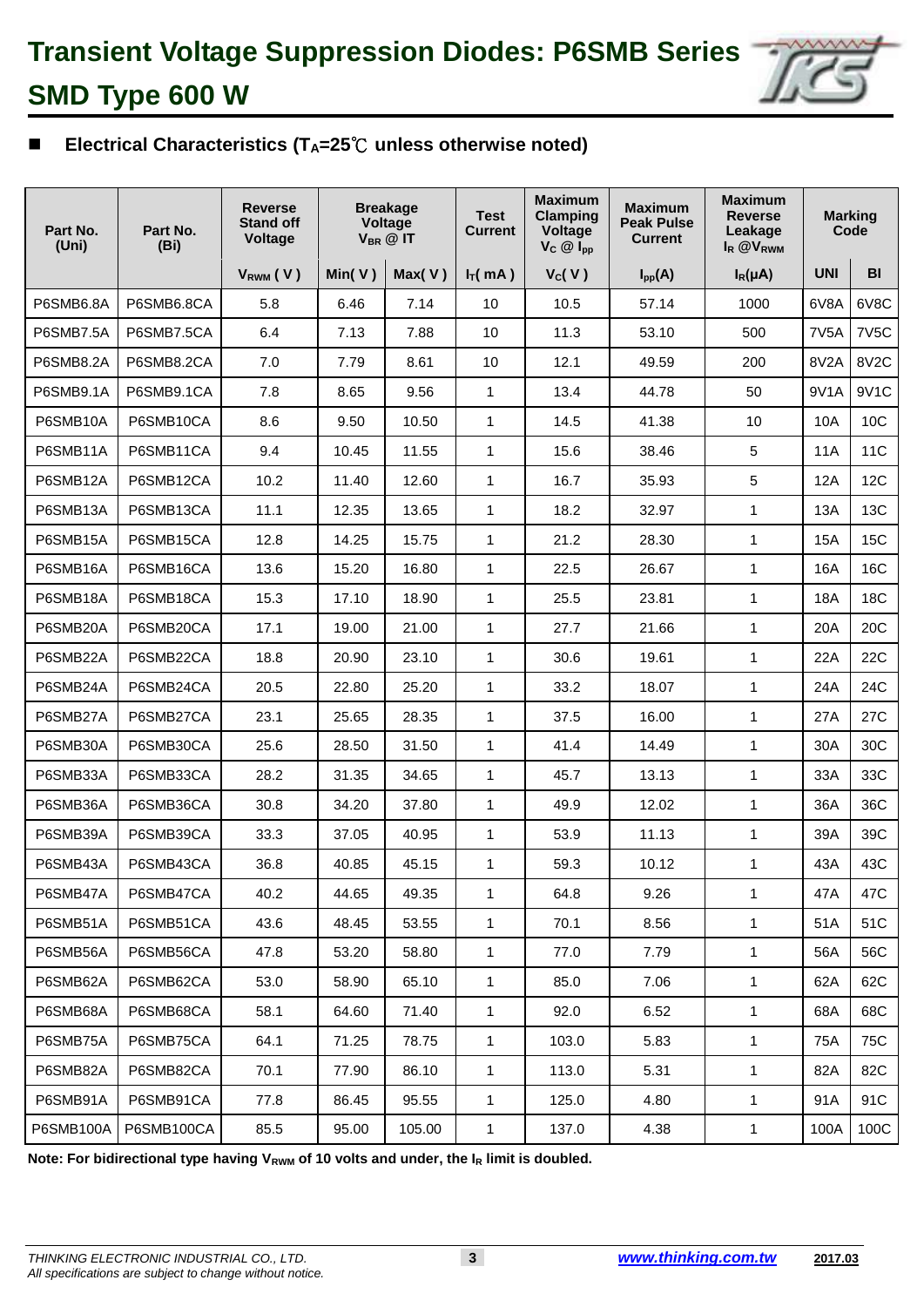

## 82 **Electrical Characteristics (TA=25**℃ **unless otherwise noted)**

| Part No.         | Part No.   | <b>Reverse</b><br><b>Stand off</b> | <b>Breakage</b><br>Voltage<br>$V_{BR}$ @ IT |        | <b>Test</b><br><b>Current</b> | <b>Maximum</b><br><b>Clamping</b><br>Voltage | <b>Maximum</b><br><b>Peak Pulse</b><br>Current | <b>Maximum</b><br><b>Reverse</b><br>Leakage | <b>Marking</b><br>Code |           |
|------------------|------------|------------------------------------|---------------------------------------------|--------|-------------------------------|----------------------------------------------|------------------------------------------------|---------------------------------------------|------------------------|-----------|
| (Uni)            | (Bi)       | Voltage                            |                                             |        |                               | $V_c \ @$ lpp                                |                                                | I <sub>R</sub> @V <sub>RWM</sub>            |                        |           |
|                  |            | VRWM (V)                           | Min( $V$ )                                  | Max(V) | $I_T(mA)$                     | V <sub>C</sub> (V)                           | $I_{pp}(A)$                                    | $I_R(\mu A)$                                | <b>UNI</b>             | <b>BI</b> |
| <b>P6SMB110A</b> | P6SMB110CA | 94.0                               | 104.50                                      | 115.50 | 1                             | 152.0                                        | 3.95                                           | 1                                           | 110A                   | 110C      |
| P6SMB120A        | P6SMB120CA | 102.0                              | 114.00                                      | 126.00 | $\mathbf{1}$                  | 165.0                                        | 3.64                                           | $\mathbf{1}$                                | 120A                   | 120C      |
| <b>P6SMB130A</b> | P6SMB130CA | 111.0                              | 123.50                                      | 136.50 | 1                             | 179.0                                        | 3.35                                           | $\mathbf{1}$                                | 130A                   | 130C      |
| <b>P6SMB150A</b> | P6SMB150CA | 128.0                              | 142.50                                      | 157.50 | 1                             | 207.0                                        | 2.90                                           | $\mathbf{1}$                                | 150A                   | 150C      |
| P6SMB160A        | P6SMB160CA | 136.0                              | 152.00                                      | 168.00 | 1                             | 219.0                                        | 2.74                                           | $\mathbf{1}$                                | 160A                   | 160C      |
| <b>P6SMB170A</b> | P6SMB170CA | 145.0                              | 161.50                                      | 178.50 | 1                             | 234.0                                        | 2.56                                           | $\mathbf{1}$                                | 170A                   | 170C      |
| <b>P6SMB180A</b> | P6SMB180CA | 154.0                              | 171.00                                      | 189.00 | 1                             | 246.0                                        | 2.44                                           | $\mathbf 1$                                 | 180A                   | 180C      |
| P6SMB200A        | P6SMB200CA | 171.0                              | 190.00                                      | 210.00 | $\mathbf 1$                   | 274.0                                        | 2.19                                           | $\mathbf{1}$                                | 200A                   | 200C      |
| P6SMB220A        | P6SMB220CA | 185.0                              | 209.00                                      | 231.00 | 1                             | 328.0                                        | 1.83                                           | $\mathbf{1}$                                | 220A                   | 220C      |
| P6SMB250A        | P6SMB250CA | 214.0                              | 237.50                                      | 262.50 | 1                             | 344.0                                        | 1.74                                           | $\mathbf 1$                                 | 250A                   | 250C      |
| <b>P6SMB300A</b> | P6SMB300CA | 256.0                              | 285.00                                      | 315.00 | 1                             | 414.0                                        | 1.45                                           | $\mathbf{1}$                                | 300A                   | 300C      |
| <b>P6SMB350A</b> | P6SMB350CA | 299.3                              | 332.50                                      | 367.50 | 1                             | 482.0                                        | 1.24                                           | $\mathbf{1}$                                | 350A                   | 350C      |
| P6SMB380A        | P6SMB380CA | 324.9                              | 361.00                                      | 399.00 | 1                             | 524.4                                        | 1.14                                           | 1                                           | 380A                   | 380C      |
| P6SMB400A        | P6SMB400CA | 342.0                              | 380.00                                      | 420.00 | 1                             | 548.0                                        | 1.09                                           | $\mathbf{1}$                                | 400A                   | 400C      |
| <b>P6SMB440A</b> | P6SMB440CA | 376.2                              | 418.00                                      | 462.00 | 1                             | 607.2                                        | 0.99                                           | $\mathbf{1}$                                | 440A                   | 440C      |
| P6SMB500A        | P6SMB500CA | 427.5                              | 475.00                                      | 525.00 | $\mathbf{1}$                  | 690.0                                        | 0.87                                           | $\mathbf 1$                                 | 500A                   | 500C      |
| P6SMB520A        | P6SMB520CA | 444.6                              | 494.00                                      | 546.00 | 1                             | 717.6                                        | 0.84                                           | $\mathbf 1$                                 | 520A                   | 520C      |
| P6SMB550A        | P6SMB550CA | 470.3                              | 522.50                                      | 577.50 | 1                             | 759.0                                        | 0.79                                           | $\mathbf{1}$                                | 550A                   | 550C      |
| P6SMB600A        | P6SMB600CA | 513.0                              | 570.00                                      | 630.00 | 1                             | 828.0                                        | 0.72                                           | 1                                           | 600A                   | 600C      |

Note: For bidirectional type having V<sub>RWM</sub> of 10 volts and under, the I<sub>R</sub> limit is doubled.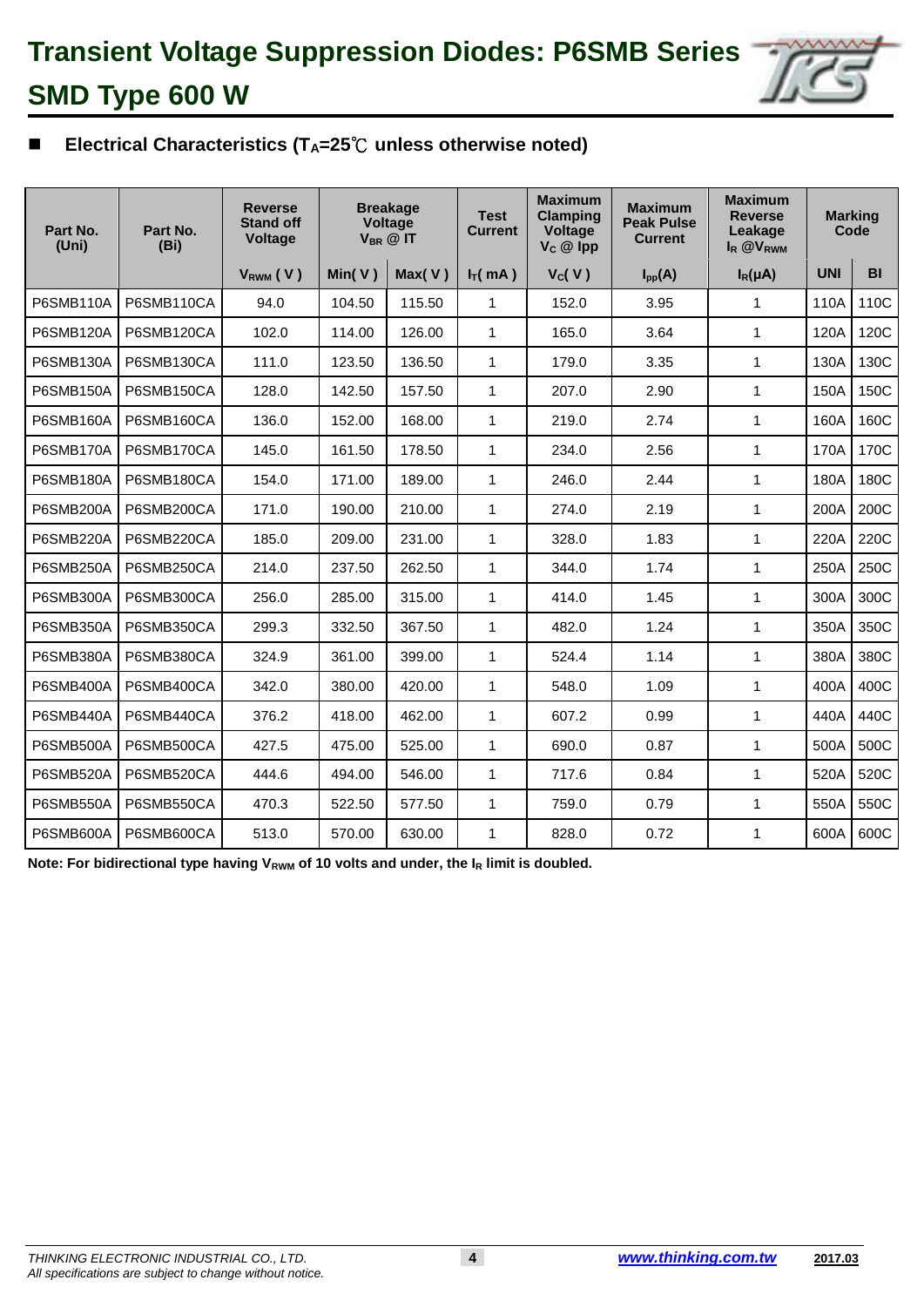

FIG.1 - PULSE RATING CURVE



T, TIME (ms)



#### FIG.4 - TYPICAL JUNCTION CAPACITANCE



FIG.5 - STEADY STATE POWER<br>DERATING CURVE



FIG.2 - PULSE DERATING CURVE

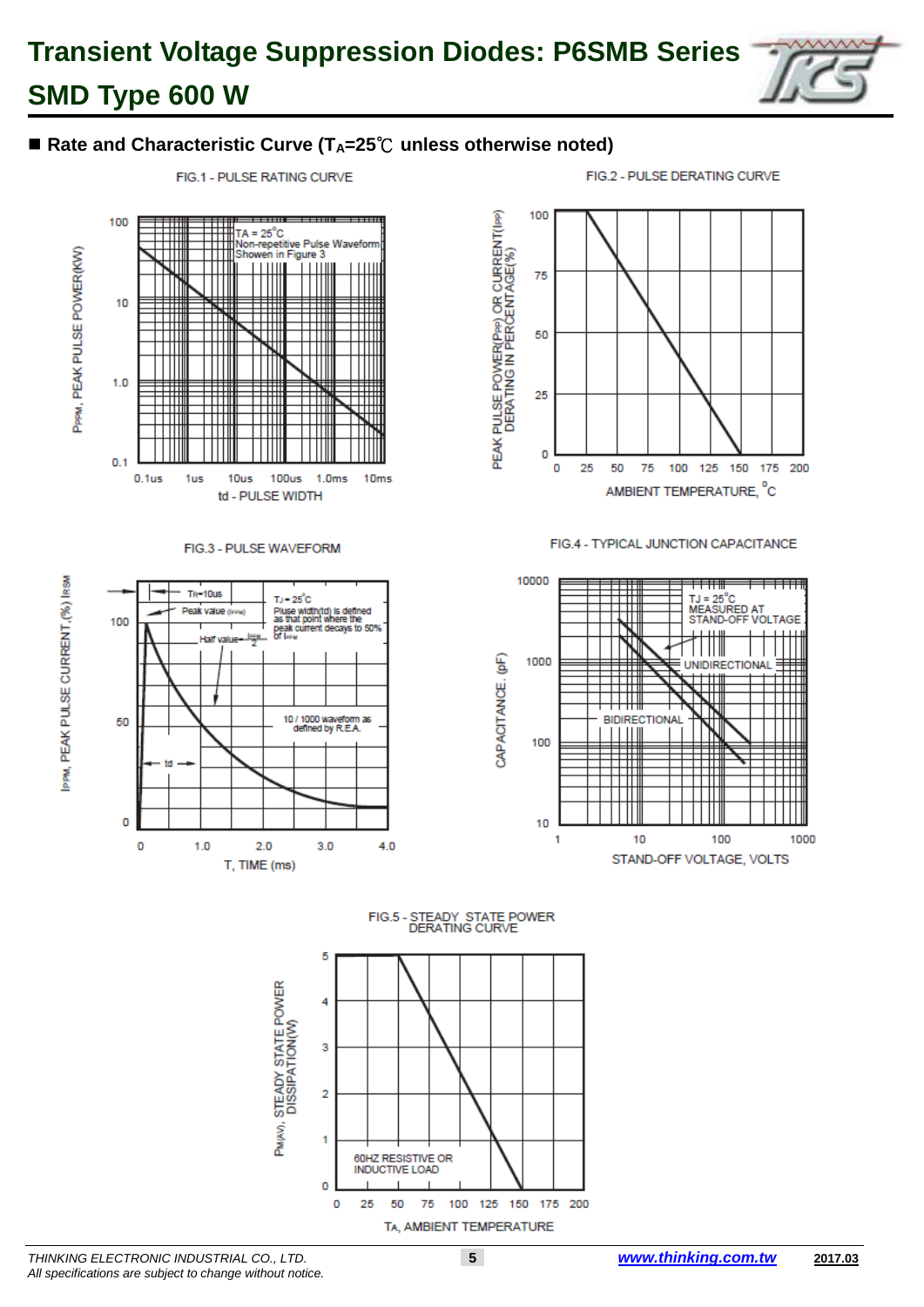

### ■ Soldering Recommendation



| <b>Reflow Condition</b>                                | Lead-free assembly |  |  |
|--------------------------------------------------------|--------------------|--|--|
| Preheat                                                |                    |  |  |
| -Temperature Min(Ts min)                               | $150^{\circ}$ C    |  |  |
| -Temperature Min(Ts max)                               | 200°C              |  |  |
| -Time (min to max) (ts)                                | $60 - 180$ seconds |  |  |
| Average ramp up rate                                   |                    |  |  |
| -Temperature Liquidus (TL) to peak                     | 3°C/second max     |  |  |
| $Ts(max)$ to $T_L$                                     |                    |  |  |
| -Ramp-up Rate                                          | 3°C/second max.    |  |  |
| Reflow                                                 |                    |  |  |
| -Temperature Liquidus (TL)                             | $217^{\circ}$ C    |  |  |
| -Time (tL)                                             | $60 - 150$ seconds |  |  |
| Peak Temperature (TP)                                  | 260°C              |  |  |
| Time within $5^{\circ}$ of actual peak Temperature(tp) | $20 - 40$ seconds  |  |  |
| Ramp-down Rate                                         | 6°C/second max.    |  |  |
| Time $25^{\circ}$ to peak Temperature(TP)              | 8 minutes max.     |  |  |
| Do not exceed                                          | 260°C              |  |  |